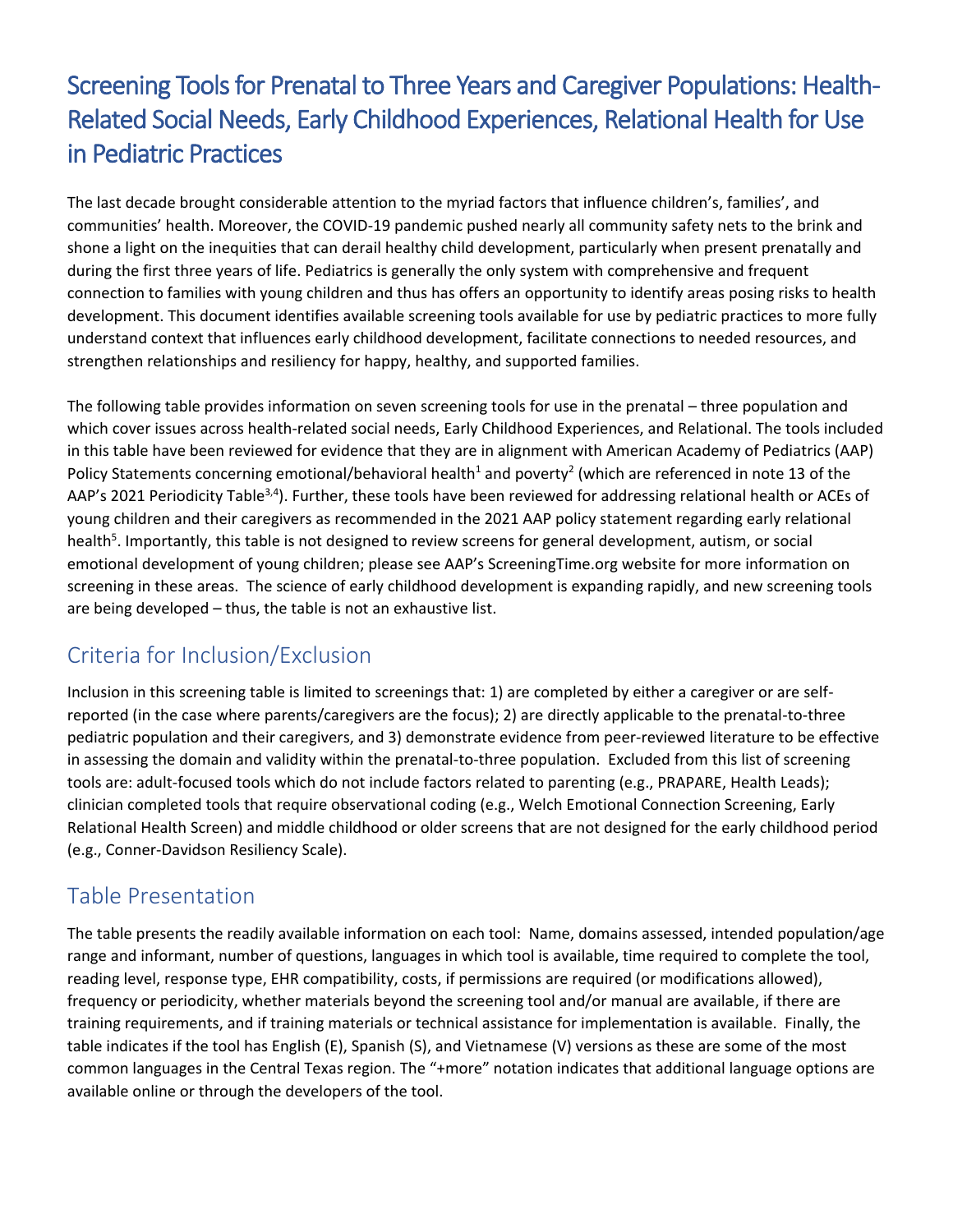| <b>Name</b>                         | <b>Content Screened</b>                              | Age/Informant            | # Qs      | Lang.   | <b>Time to</b><br><b>Complete</b> | Reading<br>Level       | Response<br><b>Type</b>  | FHR<br>Compatible          | <b>Costs</b><br><b>Permissions</b> | <b>Frequency or</b><br><b>Periodicity</b>        | <b>Other Materials</b><br><b>Available</b>    | <b>Training</b><br>Requirements/       | <b>TA Available</b>                     |
|-------------------------------------|------------------------------------------------------|--------------------------|-----------|---------|-----------------------------------|------------------------|--------------------------|----------------------------|------------------------------------|--------------------------------------------------|-----------------------------------------------|----------------------------------------|-----------------------------------------|
|                                     |                                                      |                          |           |         |                                   |                        |                          |                            |                                    |                                                  |                                               | <b>Materials Available</b>             |                                         |
| <b>Parental</b>                     | Single Domain: Adverse                               | Adult,                   | 10        | E, S, V | <5 min                            | 8 <sup>th</sup> grade  | Yes/No                   | Scores can be              | No Cost                            | Annually                                         | Yes: Patient and                              | Strongly                               | Online                                  |
| <b>ACEs</b>                         | Childhood Experiences                                | $18 + yrs$               |           | + more  |                                   |                        | Count<br>Scoring         | entered; NRA               |                                    |                                                  | <b>Family Education</b><br><b>Handouts</b>    | Recommended                            | <b>Implementation Guide</b>             |
| Citation                            |                                                      | Self-report              |           |         |                                   |                        |                          |                            |                                    |                                                  |                                               |                                        |                                         |
| <b>PEARLS</b>                       | <b>Single Domain: Adverse</b>                        | Pediatric,               | $17 - 19$ | E, S, V | <5 min                            | 8 <sup>th</sup> grade  | Yes/No                   | Scores can be              | No Cost                            | Annually                                         | <b>Yes: Patient and</b>                       | Strongly                               | Online                                  |
|                                     | <b>Childhood Experiences</b>                         | Birth-11 yrs             |           | + more  |                                   |                        | Count                    | entered; NRA               |                                    |                                                  | <b>Family Education</b><br><b>Handouts</b>    | Recommended                            | <b>Implementation Guide</b>             |
|                                     |                                                      | Caregiver                |           |         |                                   |                        | Scoring                  |                            |                                    |                                                  |                                               |                                        | <b>Training and Technical</b>           |
|                                     |                                                      |                          |           |         |                                   |                        |                          |                            |                                    |                                                  |                                               |                                        | <b>Assistance Guide</b>                 |
| <b>Citation</b>                     |                                                      |                          |           |         |                                   |                        |                          |                            |                                    |                                                  |                                               |                                        |                                         |
| <b>Protective</b><br><b>Factors</b> | <b>Multiple Domains:</b><br>Concrete Support, Family | Pediatric,<br><b>NRA</b> | 20        | E, S    | $10 - 15$<br>min                  | 5 <sup>th</sup> grade  | 7-point<br>scale;        | Database<br>available, not | No Cost                            | Originally designed for<br>pre- and post-testing | No                                            | Requirements: Not<br>readily available | Not readily available                   |
| <b>Survey</b>                       | Functioning/Resiliency,                              |                          |           |         |                                   |                        | Requires                 | currently able             |                                    | for families in family                           |                                               |                                        |                                         |
|                                     | Knowledge of Parent &                                | Caregiver                |           |         |                                   |                        | scoring,                 | to integrate               |                                    | support and child                                |                                               | <b>Materials: User</b>                 |                                         |
|                                     | Child Development,                                   |                          |           |         |                                   |                        | subscales                | with EMR                   |                                    | maltreatment                                     |                                               | <b>Manual</b>                          |                                         |
|                                     | Nurturing and                                        |                          |           |         |                                   |                        | included                 |                            |                                    | prevention services.                             |                                               |                                        |                                         |
|                                     | Attachment, Social                                   |                          |           |         |                                   |                        |                          |                            |                                    |                                                  |                                               |                                        |                                         |
| <b>Citation</b>                     | <b>Emotional Support</b>                             |                          | 19        | E       |                                   |                        |                          |                            |                                    |                                                  | <b>No</b>                                     |                                        |                                         |
| <b>Protective</b><br><b>Factors</b> | <b>Multiple Domains:</b><br>Caregiver/Practitioner   | Pediatric,<br><b>NRA</b> |           |         | $10 - 15$<br>min                  | 4 <sup>th</sup> grade  | 5-point<br>scale;        | Database<br>available, not | No Cost                            | Originally designed for<br>pre- and post-testing |                                               | Requirements: Not<br>readily available | Not readily available                   |
| Survey-2                            | Relationship, Concrete                               |                          |           |         |                                   |                        | Requires                 | currently able             |                                    | for families in family                           |                                               |                                        |                                         |
|                                     | Support, Family                                      | Caregiver                |           |         |                                   |                        | scoring,                 | to integrate               |                                    | support and child                                |                                               | <b>Materials: User</b>                 |                                         |
|                                     | Functioning/Resiliency,                              |                          |           |         |                                   |                        | subscales                | with EMR                   |                                    | maltreatment                                     |                                               | Manual + Videos                        |                                         |
|                                     | Nurturing and                                        |                          |           |         |                                   |                        | included                 |                            |                                    | prevention services.                             |                                               |                                        |                                         |
|                                     | Attachment, Social                                   |                          |           |         |                                   |                        |                          |                            |                                    |                                                  |                                               |                                        |                                         |
| <b>Citation</b>                     | Support                                              |                          |           |         |                                   |                        |                          |                            |                                    |                                                  |                                               |                                        |                                         |
| <b>SEEK</b>                         | <b>Multiple Domains:</b>                             | Pediatric,               | 16        | E, S, V | $2-3$ min                         | 9 <sup>th</sup> grade  | Yes/No                   | Yes: SEEK                  | <b>Sliding Scale</b>               | Recommended at 2, 9,                             | Yes:                                          | <b>Strongly</b>                        | <b>Potentially available</b>            |
|                                     | Depression, Food<br>Security, Harsh                  | Birth-5 yrs              |           | + more  |                                   |                        | <b>Scoring</b><br>Guide  | software<br><b>CHADIS</b>  | Cost; License<br>Agreement; *      | 15-month, and 2, 3, 4,<br>and 5 year well-child  | <b>Parent Handouts</b><br>(English & Spanish) | Recommended (CME,<br>MOC2,             | (email SEEK team;<br>website has online |
|                                     | Punishment, Intimate                                 | Caregiver                |           |         |                                   |                        |                          | Phreesia                   |                                    | visits. Fits with AAP                            | Algorithms and                                | MOC4/Performance                       | training, simulations,                  |
|                                     | Partner Violence, Major                              |                          |           |         |                                   |                        |                          |                            |                                    | periodicity note #13.                            | <b>Responses to Barriers</b>                  | Improvement credits                    | videos, and more)                       |
|                                     | Parental Stress,                                     |                          |           |         |                                   |                        |                          |                            |                                    |                                                  |                                               | available)                             |                                         |
| Citation                            | Substance Abuse                                      |                          |           |         |                                   |                        |                          |                            |                                    |                                                  |                                               |                                        |                                         |
| SWYC:                               | <b>Multiple Domains:</b>                             | Pediatric,               | 10        | E, S, V | <5 min                            | 10 <sup>th</sup> grade | Yes/No,                  | Yes: patient               | No Cost;                           | Designed to fit into AAP                         | <b>No</b>                                     | <b>Requirements: Not</b>               | Not readily available                   |
| <b>Family</b>                       | Caregiver Relationship,                              | Birth-5.5 yrs            |           | + more  |                                   |                        | <b>Multiple</b>          | tools CHADIS               | <b>Permission</b>                  | periodicity note #13;                            |                                               | readily available                      |                                         |
| <b>Questions</b>                    | Depression, Food<br>Security, Reading,               |                          |           |         |                                   |                        | Choice<br><b>Scoring</b> | (requires email)           | required for<br><b>EHR</b>         | included in larger SWYC<br>periodicity.          |                                               | <b>Materials: Available</b>            |                                         |
| <b>Citation</b>                     | Substance Use, Tobacco                               | Caregiver                |           |         |                                   |                        | Guide                    |                            | integration; *                     |                                                  |                                               | online                                 |                                         |
| <b>WE CARE</b>                      | Multiple Domains: Child                              | Pediatric,               | $6 - 15$  | E, S    | $2-3$ min                         | 3rd grade              | Yes/No                   | Can be                     | No Cost;                           | Designed to fit into AAP                         | Yes:                                          | Not readily available                  | Not readily available                   |
|                                     | Care, Education,                                     | Birth-18 yrs             |           |         |                                   |                        | No scoring               | integrated; NRA            | Requires                           | periodicity note #13.                            | <b>Family Resource</b>                        |                                        |                                         |
|                                     | Employment, Food                                     |                          |           |         |                                   |                        |                          |                            | permission                         |                                                  | Book, Resource                                |                                        |                                         |
|                                     | Security, Housing, SDOH,                             | Caregiver                |           |         |                                   |                        |                          |                            |                                    |                                                  | <b>Information Sheets</b>                     |                                        |                                         |
| <b>Citation</b>                     | <b>Utilities</b>                                     |                          |           |         |                                   |                        |                          |                            |                                    |                                                  |                                               |                                        |                                         |

**Table Note:**

Languages: E=English, S=Spanish, V=Vietnamese, + more=more languages available from developers

Reading Level: If not provided, based o[n readability scores here](https://readabilityformulas.com/freetests/six-readability-formulas.php)

Acronyms: Yrs=Years; NRA=Not Readily Available

\*=Modifications allowed with permission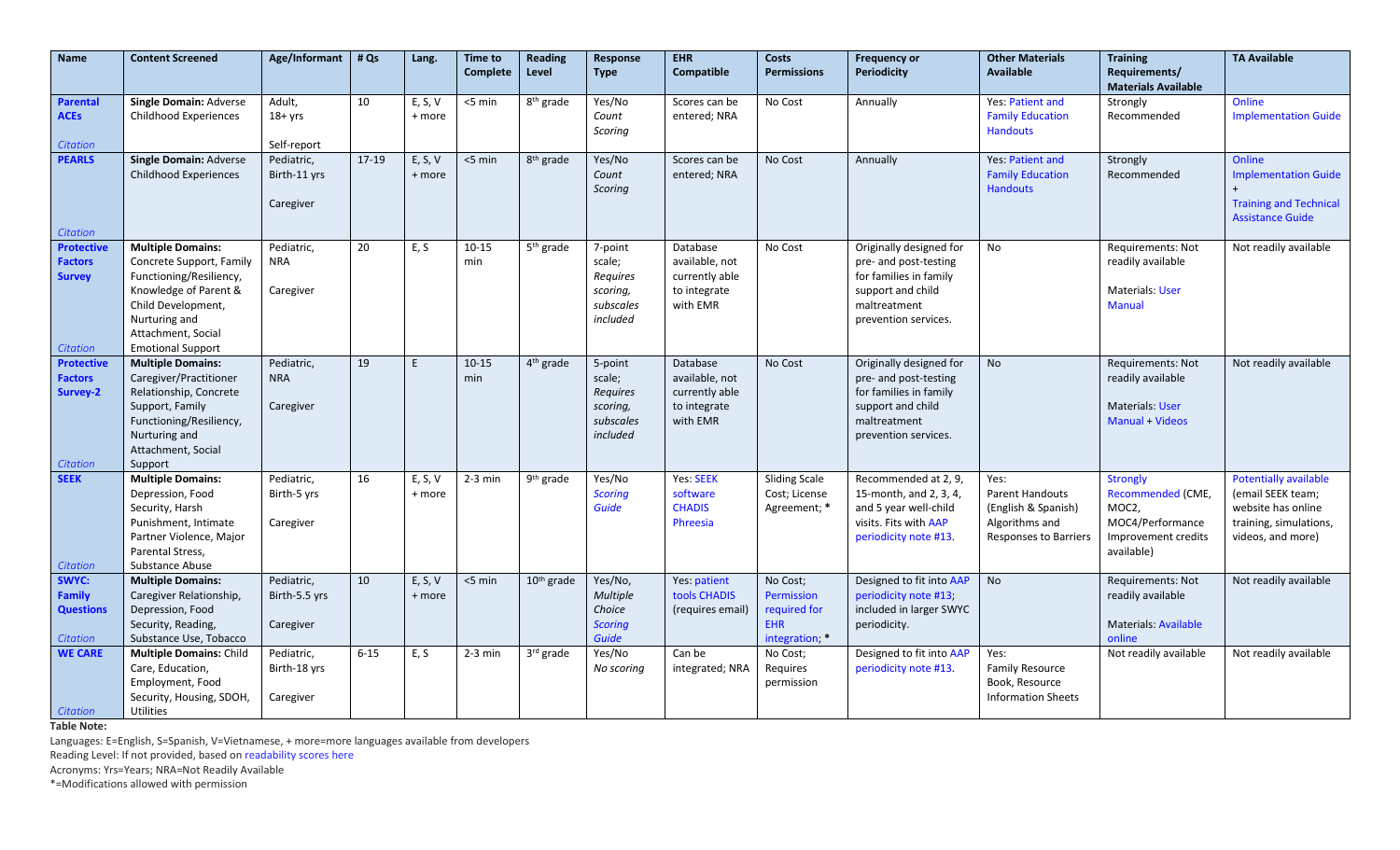## Additional Considerations

- **Parental ACEs**
	- o Can be deidentified (not indicating which ACE happened to the individual)
	- o Short, variety of implementation resources
	- o Provides contextual information
	- o May not provide actionable information

#### • **PEARLS**

- $\circ$  Can be identified or de-identified (not indicating who experienced the ACE between parent and child)
- o Limited resources for implementation outside of California
- $\circ$  Note from ACE aware: Pilots of the pediatric ACE screening tool in a large pediatric setting indicate that randomization via the de-identified (as opposed to the identified) format may facilitate higher rates of disclosure and greater patient comfort with the screening experience.

#### • **Protective Factors Survey**

- o Seven-point scale provides more options for responses
- o Assesses multiple aspects of family relationships
- o Has additional data collection options for providers to complete
- $\circ$  Designed for families in family support and child maltreatment prevention services
- o Retrospective version available (Before versus Now)

#### • **Protective Factors Survey-2**

- o Five-point scale is easier to score
- o Assesses multiple aspects of family relationships
- o Assesses relationship between provider and caregiver
- o Has additional data collection options for providers to complete
- o Designed for families in family support and child maltreatment prevention services
- o Retrospective version available (Before versus Now)
- o Not available in Spanish yet

#### • **SEEK**

- o Quick screen that includes additional materials: introducing the tool to parents, algorithms when reviewing screen with parents, adaptable parental handouts
- o TA potentially available
- o Excellent online training options (with CME/MOC credit available)
- o Reasonable scaled pricing
- o Strongly recommended training
- o Requires licensing agreement

#### • **SWYC: Family Questions**

- o Quick screen that if is being used as a part of larger SWYC can receive reimbursement for developmental screening
- o Limited additional support beyond the manual
- o No additional materials for screens that indicate need for discussion or follow-up

#### • **WE CARE**

- o Quick well-rounded screen
- o Additional support for when screen indicates need for assistance and discussion (Family Resource Book and Information Sheets)
- o Website is not currently designed for those looking to implement